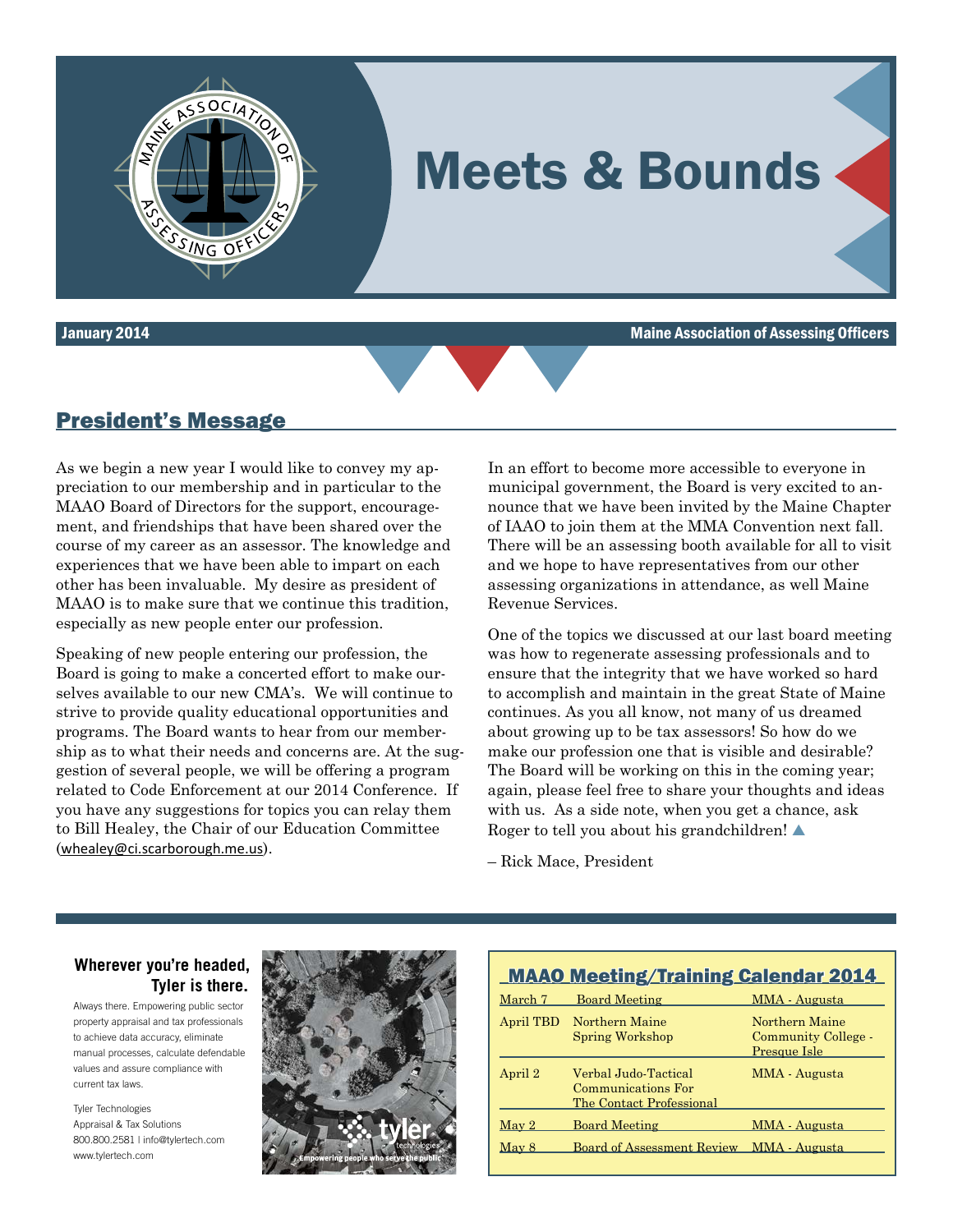#### MAAO BOARD

#### PRESIDENT

Rick Mace, Town of York Phone: 363-1005 E-mail: rmace@yorkmaine.org

#### VICE PRESIDENT

Ruth Birtz, Town of Lincoln Phone: 794-3372 E-mail: assessor@lincolnmaine.org

#### **SECRETARY**

Tammy Brown, Town of North Haven Phone: 867-4433 E-mail: tammybrown4139@aol.com

#### TREASURER

Martine Painchaud, Town of Eliot Phone: 439-1813 E-mail: mpainchaud@eliotme.org

#### FIRST PAST PRESIDENT

Darryl McKenney, Town of Waldoboro Phone: 832-5369 E-mail: assessor@waldoboromaine.org

#### SECOND PAST PRESIDENT

Tammy Brown, Town of North Haven Phone: 867-4433 E-mail: tammybrown4139@aol.com

#### **DIRECTORS**

Dan Robinson Phone: 985-2102, ext 1310 E-mail: drobinson@kennebunkmaine.us

Roger Hoy Phone: 724-7475 E-mail: mhoy5@roadrunner.com

Mark Caldwell, Town of Farmington Phone: 778-6530 E-mail: assessor@farmington-maine.org

Mike D'Arcangelo, Town of Gorham Phone: 222-1600 Email: mdarcangelo@gorham.me.us

Jacquline Robbins, Town of Monroe Phone: 525-3515 Email: bonaire4@myfairpoint.net

Sue Varney, Town of Wiscasset Phone: 882-8200 E-mail: assessor@wiscasset.org

William Healey, Jr., Town of Cumberland Phone: 829-2204 E-mail: bhealey@cumberlandmaine.com

Beth O'Bar

#### MEMBER PROFILE: Dan Robinson

▲ By Anne J Gregory, CMA, Assessor, Town of Falmouth email: agregory@town.falmouth.me.us



Dan Robinson has been Kennebunk's Assessor since March 1, 1999. Dan is a Portland native and graduated from Deering High School in 1986. He then attended the University of Miami. Dan returned to Maine in 1990 and began his career working for CLT, a revaluation company, during the 1991 revaluation of Gilford, New Hampshire. After his stint at CLT he began working for

Will Cochrane, Gilford's assessor. In 1996, Dan was hired as the Deputy Assessor for Portsmouth, New Hampshire, also serving as the acting Assessor during that time.

Kennebunk is located on the ocean between Wells and Kennebunkport. Dan is responsible for 6,652 real estate parcels and 915 personal property accounts. The town's taxable valuation is \$1,945,949,600, with an assessment ratio of 95% and COD of 10. Dan is also responsible for managing the Town's GIS department, is the appointed E-911 Addressing Officer, and served as the point person for the Town's recent upgrade of their website.

Currently, Dan is working on a project aimed at making the office paperless. He and his assistants have scanned all plans, old property record cards and revaluation documents using Laserfiche software. The scanned documents will be available for other departments to view, too. Dan expects to finish this project before year's end. He is also finalizing the documentation for IAAO's CAE designation. Dan is a member of IAAO, MAAO and Maine Chapter of IAAO.

For Dan, the most enjoyable aspects of the assessing profession are being in the field and the analysis required in maintaining an equitable valuation model. He also enjoys the wonderful people he has met throughout the years. As with most assessors, the least desirable side of assessing is politics; he feels the numbers are what they are and the assessor should be left alone to do their job. He also knows the immeasurable value of having great staff and feels very fortunate to have Megan Verlander and Carol Doucette working with him on a daily basis.

Dan is the father of two boys ages 13 and 19 and one girl age 6. He spends all his free time coaching the two youngest children in field sports and gymnastics along with parenting all three.  $\blacktriangle$ 

# **Meets & Bounds publication months:**

**January, April, July & November**

**Please contact Ruth Birtz or a Director if you have any news for the newsletter.**

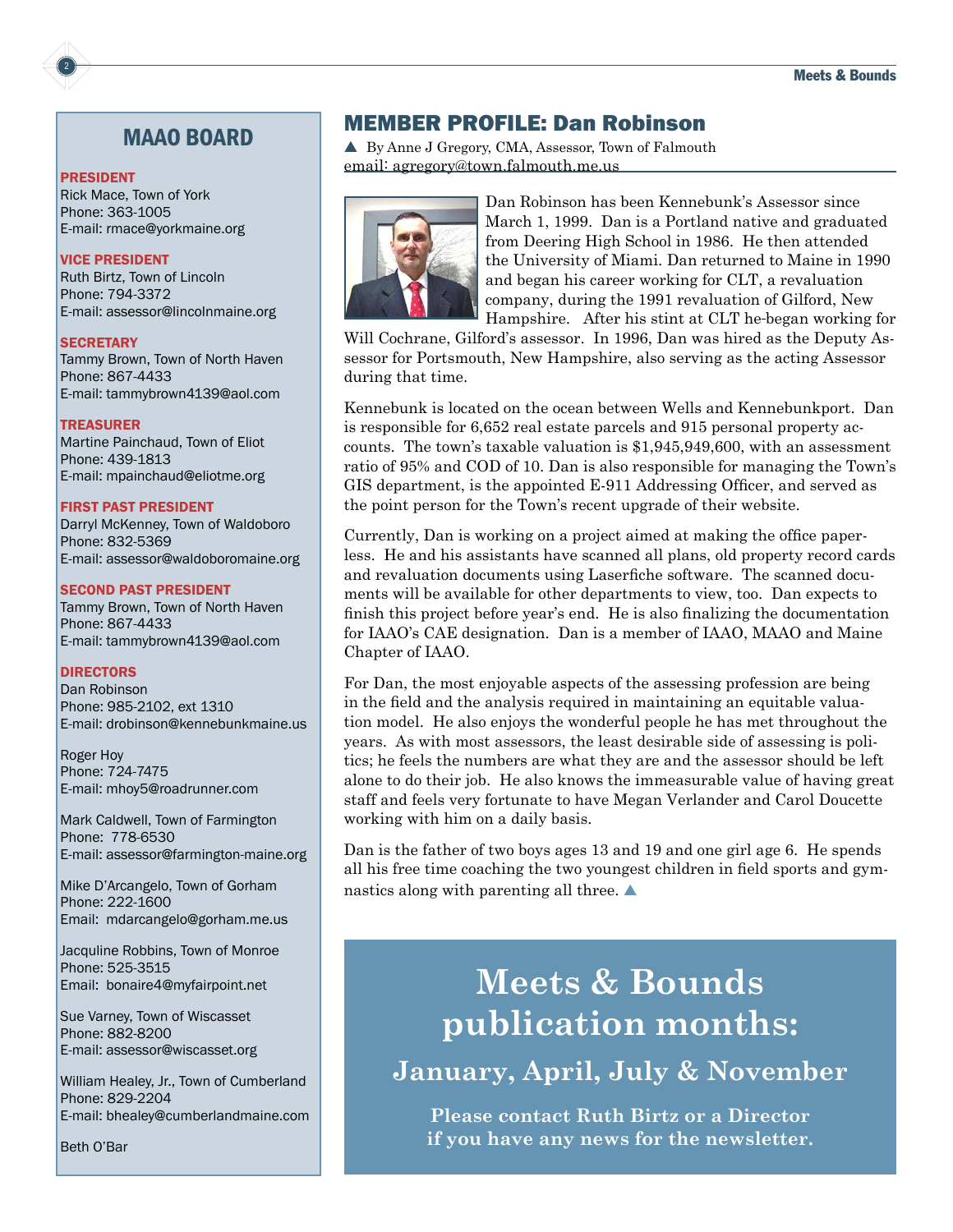## LEGISLATIVE NEWS

▲ By Mike D'Arcangelo, Gorham Assessor

The most relevant issue facing all communities is LR 2721 proposed legislation to preserve revenue sharing. Many communities have testified that if Revenue Sharing is cut further, communities will be cutting services and capital expenditures. I would urge all Assessors be involved with purposed new legislation by following the Legislative bulletin on Maine Municipal Association web page.

#### A recent letter shared on our listserv

Good morning!

I've been involved with municipal government for 30+ years now, and I remember times when towns would say NO to the State and the State would say "then we'll withhold State Revenue Sharing".

If the State takes away SRS, can the municipalities then say NO to doing licenses, registrations, vitals, GA, etc., etc., etc. What would they do?? Maybe they would penalize us like they threatened towns that would not join RSUs. Wait a minute, that didn't happen either!!

Food for thought.

John

John M Falla, Town Manager Town of St George P O Box 131 Tenants Harbor, ME 04860-0131 Tel. # (207) 372-6363 Ext 207

*"The best executive is the one who has sense enough to pick good men to do what he wants done, and selfrestraint enough to keep from meddling with them while they do it."* Theodore Roosevelt

## LETTER FOR ABATEMENT

▲ By Darryl McKenney, Waldoboro

Waldoboro, ME 04572 August 31, 2013 Dear Mr. Spear,

We need HELP. We live on Pine Street on a beautiful piece of property on the Medomak River, and we pay our taxes promptly on this property. About six weeks ago four beautiful domestic geese landed on our lawn which abuts the Medomak River. We called the Animal Control Officer for Waldoboro about three weeks ago. She was going to get in touch with the game warden. We have not heard on thing back from her.

The geese have de-valued our property to the extent that we can't use our lawn by the river because of the "poop" of the geese!! Can you imagine our great-grandchildren playing on the lawn or even us older people walking on it? We have a very small stone patio where we use to sit, but can't sit there anymore because it is full of "poop". We just built a ramp over a small gulley to get to the other side so to make an area where we can sit near the river. Can't get to it because of the "poop".

We love watching the geese, but they are not ours-we didn't ask for them- they are ruining our property. We need them gone. Someone has to catch them and take them some place where there is a pond. They are just eating the grass on our lawn and drinking the salt water.

We think at night they go to the Public Landing which is up-river from our property.

Please, can you Help us?  $\triangle$ 





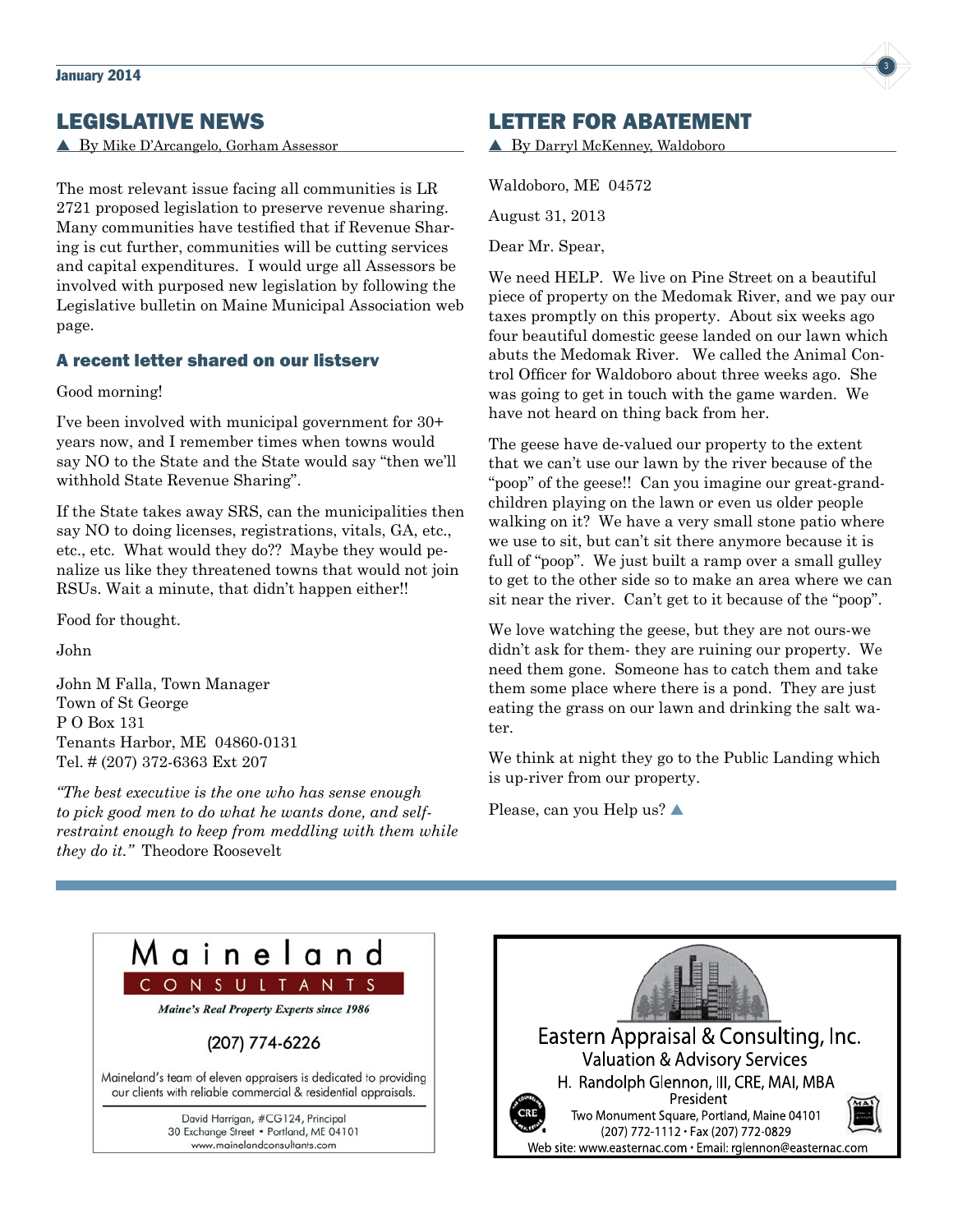## MAAO Secretaries Report

4

With the holiday season behind us we can begin to look ahead to the exciting year that's before us. MAAO would like to thank you for your continued support during 2013. We hope we were able to assist you with your assessing & educational needs and goals for 2013.

The MAAO Board met on December 7, 2013, at MMA in Augusta. As part of our year end meeting, committee chair were elected. We welcomed Rick Mace as our new President. Rick will serve as president for the years 2014 and 2015. The Board looks forward to his leadership during this period. The following is a list of Committees and the chairs, if you would like to assist with a committee and the chair has not contacted you please feel free to contact them.

Secretary: Tammy Brown Treasurer: Martine Painchaud Audit/Finance: Mark Caldwell Calendar/Advertising: Mark Caldwell Newsletter: Ruth Birtz Ethics Committee: Jacki Robbins Legislative Committee: Mike D'Arcangelo Membership Committee: Roger Hoy Awards/Scholarship Committee: Beth O'Bar Technology Committee: Dan Robinson Education Committee: Bill Healey Conference Committee: Susan Varney Historian: Martine

The Board set the meeting calendar for year 2014. Below are the dates of the upcoming MAAO Board Meetings.

The Board reviewed the service agreement for the contract with MMA for year 2014. The board once again voted to continue the contract with MMA. We would like to express our sincere thanks to MMA's Affiliate Department for all their help. We look forward to working with the MMA's Affiliate's Department for another year.

On January 10, 2014 MAAO held its first Board Meeting of 2014. The board listened to the committee reports given by the chair of each committee.

The education for the 2014 year is coming together nicely Bill Healey reported. The Board of Assessment Review Workshop date has been set for May 8, 2014. Once again Bill Dale and Sally Daggett will lead the discussion. This workshop continues to be well received and we thank Bill and Sally for their continued support. Some speakers have been confirmed for the Annual Fall Conference and Bill is waiting to hear from a few more. With the overwhelming support of the split session at last years Fall Conference MAAO is planning on offering the split session again this year. The subject is to be determined at this time. We will keep you posted as things continue to come together.

The board would like to remind you that MAAO has money available for scholarships for upcoming educational offerings. It is a simple application that must be filed 60 days before the educational offing you would like to attend. The application is enclosed with this issue of Meets & Bounds.

The next scheduled board meeting is March  $7<sup>th</sup>$  at  $10:00$ at MMA in Augusta. If you have anything you would like to share or have the board take up, please contact any board member and they will be happy to assist you.  $\blacktriangle$ 

Respectfully submitted by Tammy L. Brown

| Date        | Day          | <b>Time</b>                                      | Event                                         | Location              |
|-------------|--------------|--------------------------------------------------|-----------------------------------------------|-----------------------|
| Jan.10      | Fri.         | $10:00$ a.m.                                     | <b>Board Meeting</b>                          | MMA - Augusta         |
| Mar. 7      | Fri.         | $10:00$ a.m.                                     | <b>Board Meeting</b>                          | MMA - Augusta         |
| April       | TBD          | Northern Maine Spring Workshop                   |                                               | <b>TBD</b>            |
| April 2     | Wed.         | <b>TBD</b>                                       | Verbal Judo                                   | MMA-Augusta           |
| May 2       | Fri.         | $10:00$ a.m.                                     | <b>Board Meeting</b>                          | MMA - Augusta         |
| May 8       | Thur.        | $4:00 \text{ p.m.}$                              | Board of Assessment<br><b>Review Workshop</b> | MMA - Augusta         |
| Aug. 8      | Fri.         | $10:00$ a.m.                                     | <b>Board Meeting</b>                          | MMA-Augusta           |
| Sept. 3,4,5 |              | Wed. Thur. & Fri. Fall Conference Annual Meeting |                                               | Sebasco Harbor Resort |
| Oct. 1 & 2  | Wed. & Thur. | 10:00 a.m.                                       | <b>MMA</b> Convention                         | Augusta Civic Center  |
| December 5  | Friday       | $10:00$ a.m.                                     | <b>Board Meeting</b>                          | MMA-Augusta           |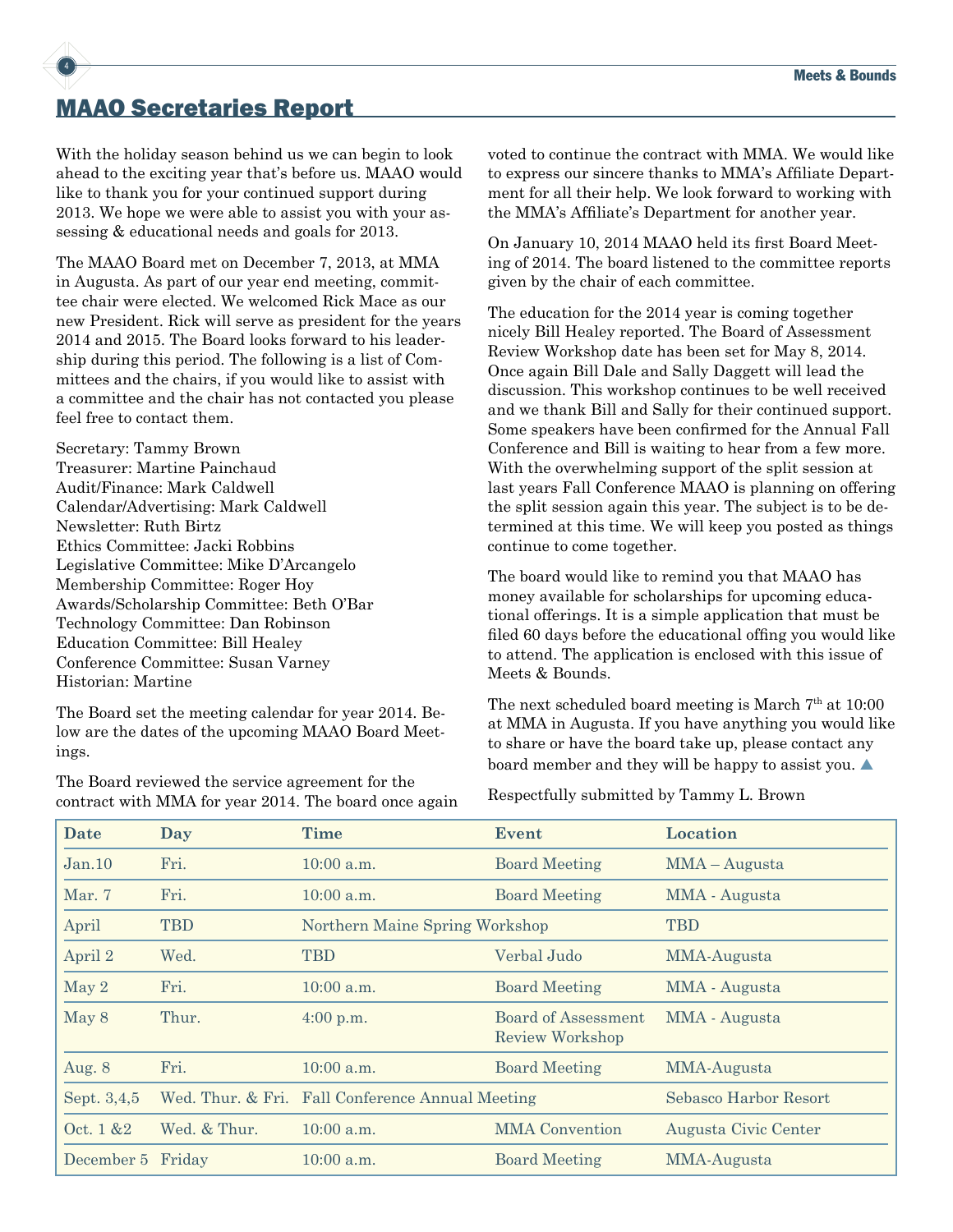#### $J$ anuary 2014  $\sqrt{5}$



All of us from time to time have suffered from some verbal communication slips on inspections. I would like to encourage sharing some of these finer moments. I will start the ball rolling by sharing with you one of my most recent inspections. I was asked to review a property that was a foreclosure and reported by the property owner to be in complete dis-repair. Upon arriving at the property the residence did appear to be in very bad condition from the exterior of the property. Windows broken, roof in need of replacing and siding in bad need of painting or replacement. These observations were eagerly affirmed by the property owner. I had assumed I would find the interior consistent with the exterior. I was led in the front door and was instantly met by an orange glow. The interior appeared to be in process of complete demolition with only the kitchen cabinets remaining. The orange glow came from these cabinets. The bottom cabinets were painted a pepto bismol pink; the upper cabinets were painted the color of an orange sherbert. This was the cause of the orange glow. I immediately responded

## **ANNUAL DUES**

| Regular Membership:                                   | \$30/person         |
|-------------------------------------------------------|---------------------|
| Associate Membership:                                 | \$30/person         |
| <b>Subscribing Membership:</b>                        | \$200/business*     |
| Municipal Membership:                                 | \$50/municipality** |
| <b>Student Membership:</b>                            | <b>FREE</b>         |
| *Includes all employees **Includes Peards of Assessed |                     |

Includes all employees \*\*Includes Boards of Assessors & Elected Municipal Officials

Please visit our website at: www.maineassessors.org for more information and membership application form.

## **Membership Questions?**

Please contact Affiliate Services at: 1-800-452-8786 www.memun.org

"Wow, somebody really likes orange." The property owner's response was "thank you my wife just did that." At which point I replied, again very quickly and quite insincerely, "nice job." That's when I realized that even after 22 years at this job, the filter can fail.

I hope you enjoy this story, and I encourage you to share yours. Please send your submissions to: assessor@lincolnmaine.org. $\blacktriangle$ 

# Upcoming Event!

**Northern Maine Conference**

**April 26, 2014 Northern Maine Region III Vocational School, Lincoln Maine**

## **SCHOLARSHIPS**

Every year MAAO awards two scholarships. The scholarships may be used for a variety of continuing education programs that grant a minimum of 16 hours of continuing education. If you would like to apply, please complete the enclosed application and mail to:

#### MAAO

c/o Maine Municipal Association 60 Community Drive Augusta, ME 04330

If you have any questions regarding the application process contact Joan Kiszely at 1-800-452-8786.

The deadline is 60 days prior to the event you intend to use the scholarship for.  $\blacktriangle$ 

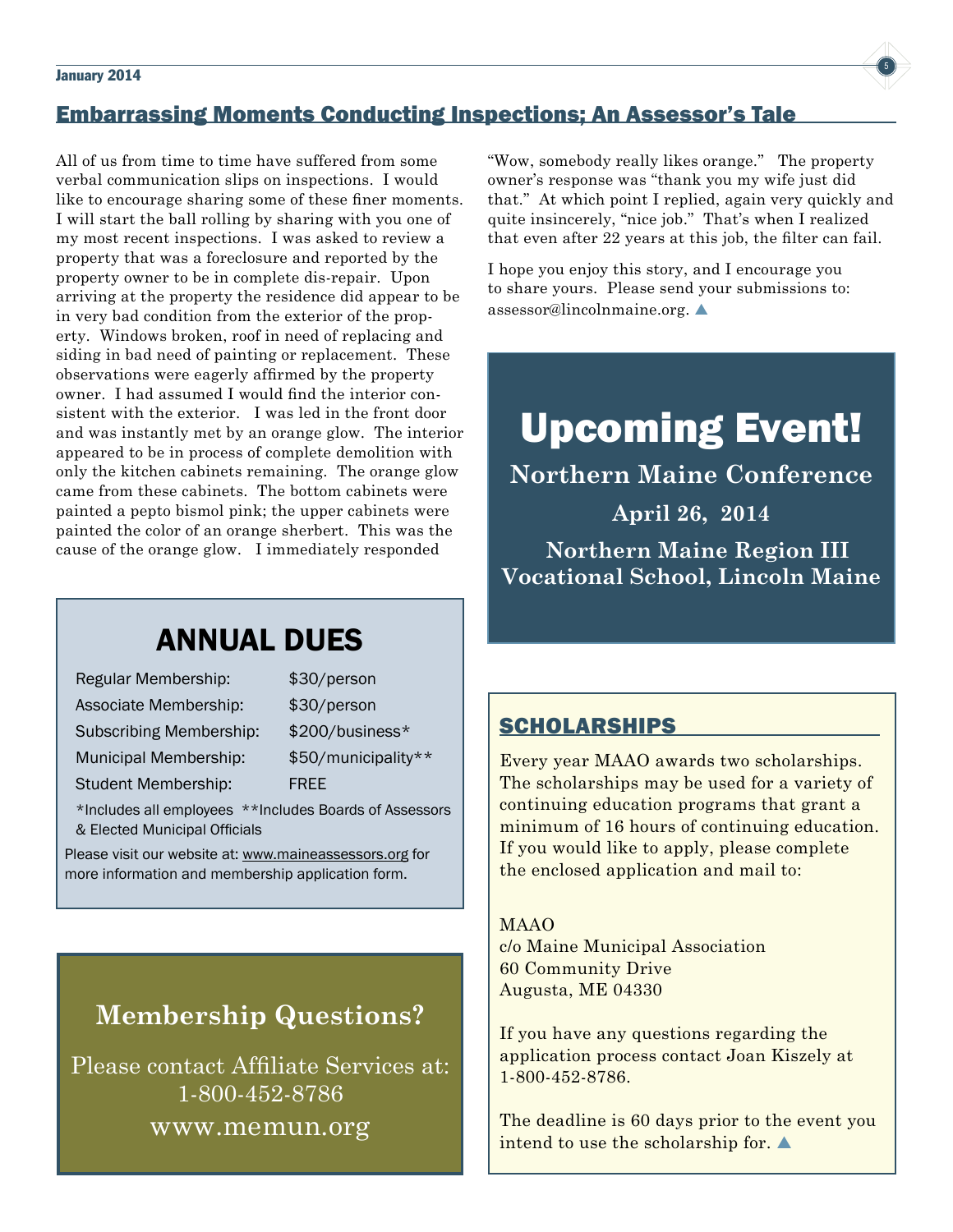

## **MAAO Scholarship Eligibility Requirements**

#### **Applicants must:**

6

- 1. Be a current member of MAAO and in good standing.
- 2. Demonstrate a need for academic and financial assistance.
- 3. Submit the required application form to be received by the Scholarship Education Committee Chair 60 days prior to the event you plan on using the scholarship for. Applications will not be accepted if not received by the deadline.

#### **Scholarship Conditions:**

- 1. Scholarship recipients are ineligible to apply for another award for three (3) years.
- 2. Must apply timely and on appropriate form to be considered for the present year.
- 3. Use the scholarship by 12/31 of each year.
- 4. Shall write a summary stating length of time in assessing field and the financial assistance for the scholarship.
- 5. Qualifying educational course work is defined as granting a minimum of 16 hours assessment by which a letter or certificate of completion can demonstrate examination success and the assignment of full credit. Continuing Education Units for licensure renewal other than Certified Maine Assessor and Certified Assessing Technician do not meet the scholarship conditions.
- 6. Successful applicants who subsequently decline the scholarship must reapply for future consideration.
- 7. Applicants must certify that no other tuition or course materials reimbursements has been awarded, nor will be sought, from any other source (e.g., county, state, local jurisdiction, or other educational or professional body), unless the scholarship does not fully cover the entire amount of the course and will receive the balance.
- 8. An application must be submitted with an original signature.
- 9. The name of the school or sponsoring organization must be submitted with the scholarship application.
- 10. Applicants are limited to one application per calendar year.
- 11. Only one (1) scholarship to be given to a Municipality every three (3) years.
- 12. The MAAO Board reserves the right to reject or accept courses that are acceptable for the scholarship.

Reimbursement will cover only up to the amount of the scholarship.

IAAO courses, State related courses, and other related subjects pertaining to the assessment field in general including State, MAAO, NRAAO and IAAO conferences are accepted courses.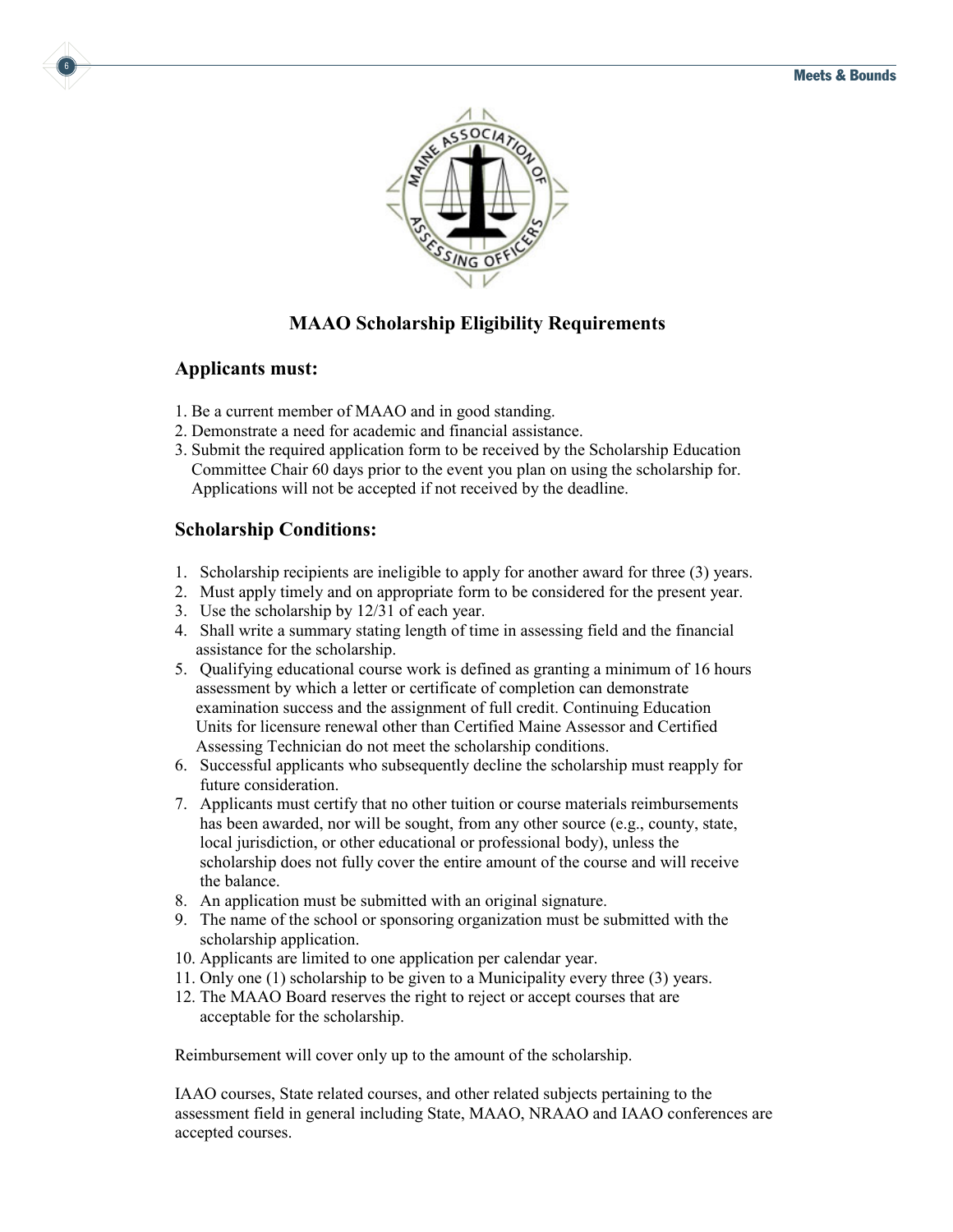



## **Maine Association of Assessing Officers Application for Scholarship**

The decision of awarding the amount and the number of scholarships is made by the M.A.A.O. Board of Directors.

**Please print clearly**. **Application must be submitted 60 days prior to the event you plan on attending.**

|           | Name:                                                                                                                                                                                                                          |
|-----------|--------------------------------------------------------------------------------------------------------------------------------------------------------------------------------------------------------------------------------|
|           |                                                                                                                                                                                                                                |
|           |                                                                                                                                                                                                                                |
|           |                                                                                                                                                                                                                                |
|           | E-Mail: Latin Communication of the Communication of the Communication of the Communication of the Communication of the Communication of the Communication of the Communication of the Communication of the Communication of th |
|           |                                                                                                                                                                                                                                |
|           |                                                                                                                                                                                                                                |
| accurate. | I certify that the information furnished by me in this application is complete and                                                                                                                                             |
|           |                                                                                                                                                                                                                                |

On a separate sheet of paper, please state in your own words the reasons you believe you qualify to receive a scholarship:

Please return completed application to:

MAAO C/O Maine Municipal Association 60 Community Drive Augusta, ME 04330

If you have any questions regarding the application process contact Joan Kiszely at 1-800-452-8786.

**Note:** Selections will be made based on the application information received, funds available and eligibility. The Chair of the Scholarship Committee will notify all recipients and announce their names in the MAAO newsletter.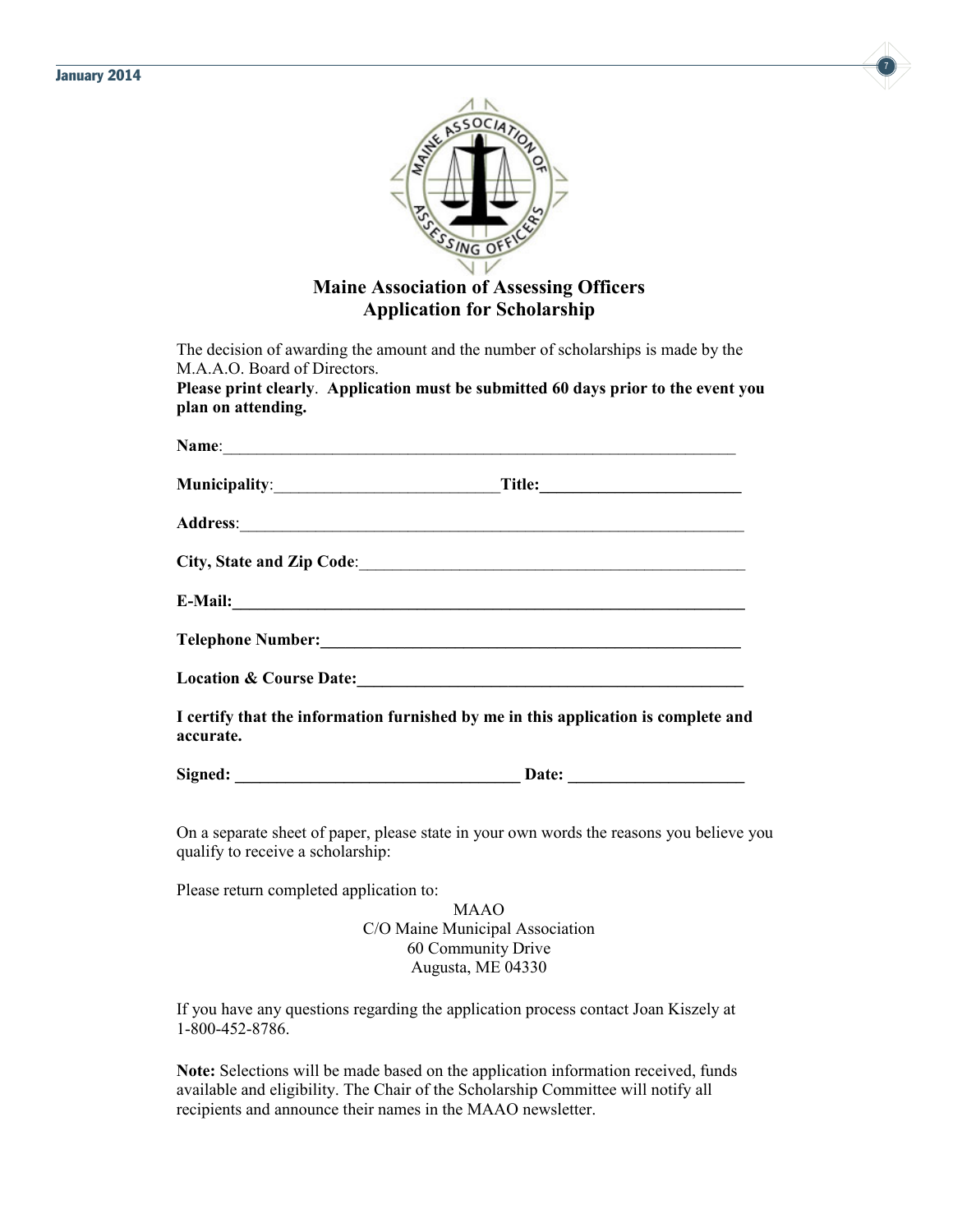

## **THE ASSESSOR OF THE YEAR AWARD MAINE ASSOCIATION OF ASSESSING OFFICERS**

#### **The Award**

The Assessor of the Year Award is sponsored annually by the Maine Association of Assessing Officers Association (MAAO) to recognize professional and dedicated service by an Assessor to his/her profession and community.

#### **Nominating Process/Presentation of Award:**

- 1) The selection committee shall be appointed by the MAAO Board of Directors. It may consist of the following:
- The Chair of the Awards and Scholarship Committee, the Awards and Scholarship Committee members and the MAAO Executive Board members.
- Immediate past recipient of the Assessor of the Year award.

2) The Committee shall solicit nominations from MMA members and affiliates. **Deadline for nominations to be submitted will be July 10, 2014.** Nominations will be submitted on the official MAAO Assessor of the Year Nomination Form.

- 3) The Committee shall not disclose the name of the recipient before the Awards Ceremony.
- 4) The Award will be given during the MAAO Fall Conference Annual meeting in September.

## **Criteria:**

Nominees for this award shall meet the following criteria:

- 1) Nominee must hold the title of Assessor for his/her municipality, and be a current CMA.
- 2) Nominee provides service and contribution beyond just that of the municipality in which he/she serves by active participation in various Assessing organizations.
- 3) Quality and consistency of work product
- 4) Nominee is recognized as a Assessor who displays characteristics of integrity and leadership.
- 5) Nominee shall have at least three years experience as an Assessor.
- 6) Nominee is not eligible if they have been a previous recipient of the Assessor of the Year Award.

## **Additional Information**

For additional information, please contact Joan Kiszely at MMA at 1-800-452-8786 or in the Augusta area at 623-8428.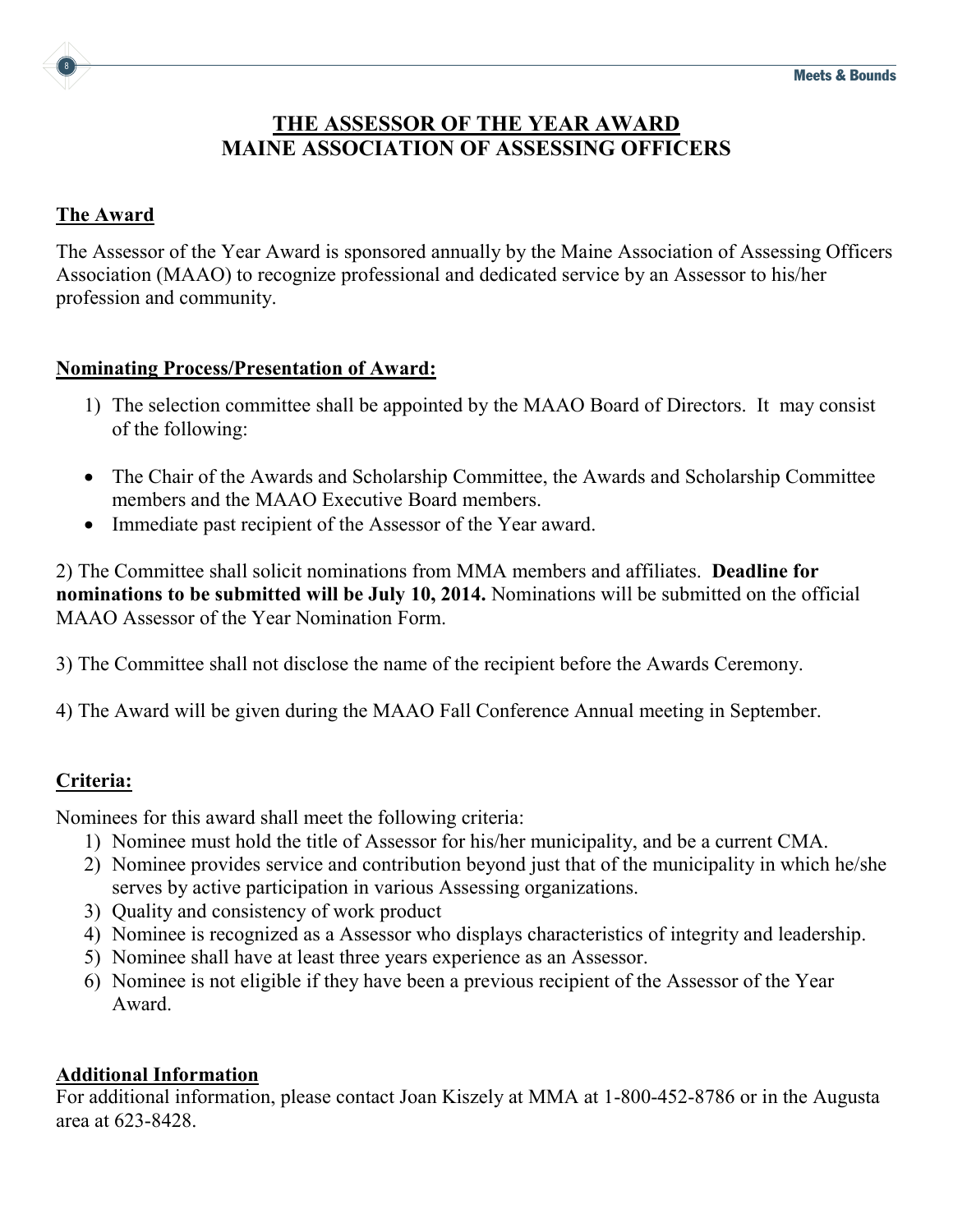

## **MAINE ASSOCIATION OF ASSESSING OFFICERS 2014 ASSESSOR OF THE YEAR AWARD NOMINATION**

| Nominee's Name:                                                                          |            |
|------------------------------------------------------------------------------------------|------------|
|                                                                                          |            |
|                                                                                          | Telephone: |
|                                                                                          |            |
| Date of Original Certification as an Assessor: _________________________________         |            |
| an Assessor for at least 3 years)                                                        |            |
| Please answer questions below and attach additional sheets if necessary.                 |            |
| 1. Discovered in commutes of the Manuface 2. Including a contract of contribution to the |            |

- 1. Please provide examples of the Nominee's leadership, service, and contribution to the Assessor's profession. List any participation in or awards given that were associated with any State, New England, or International organizations.
- 2. Please provide examples of the Nominee's dedication toward the community they serve and describe their efforts to promote the cause of good local government.
- 3. Please give a brief synopsis on the quality and consistency of work product.

Please attach all supporting documentation (newspaper articles, letters, letters of recommendation, resume, etc.) with this nomination form and submit to:

> **MAAO - Assessor of the Year Award** C/O MMA, 60 Community Drive Augusta, ME 04330. Deadline is July 10, 2014.

Nomination submitted by: \_\_\_\_\_\_\_\_\_\_\_\_\_\_\_\_\_\_\_\_\_\_\_\_\_\_\_\_\_\_\_\_\_\_\_\_\_ \_\_ Title:\_\_\_\_\_\_\_\_\_\_\_\_\_\_\_\_\_\_\_\_\_\_\_\_\_\_\_\_\_\_\_\_\_\_\_\_\_\_\_\_\_\_\_\_\_\_\_\_\_\_\_\_\_\_\_\_\_\_\_\_\_\_\_\_\_\_\_ Mailing Address: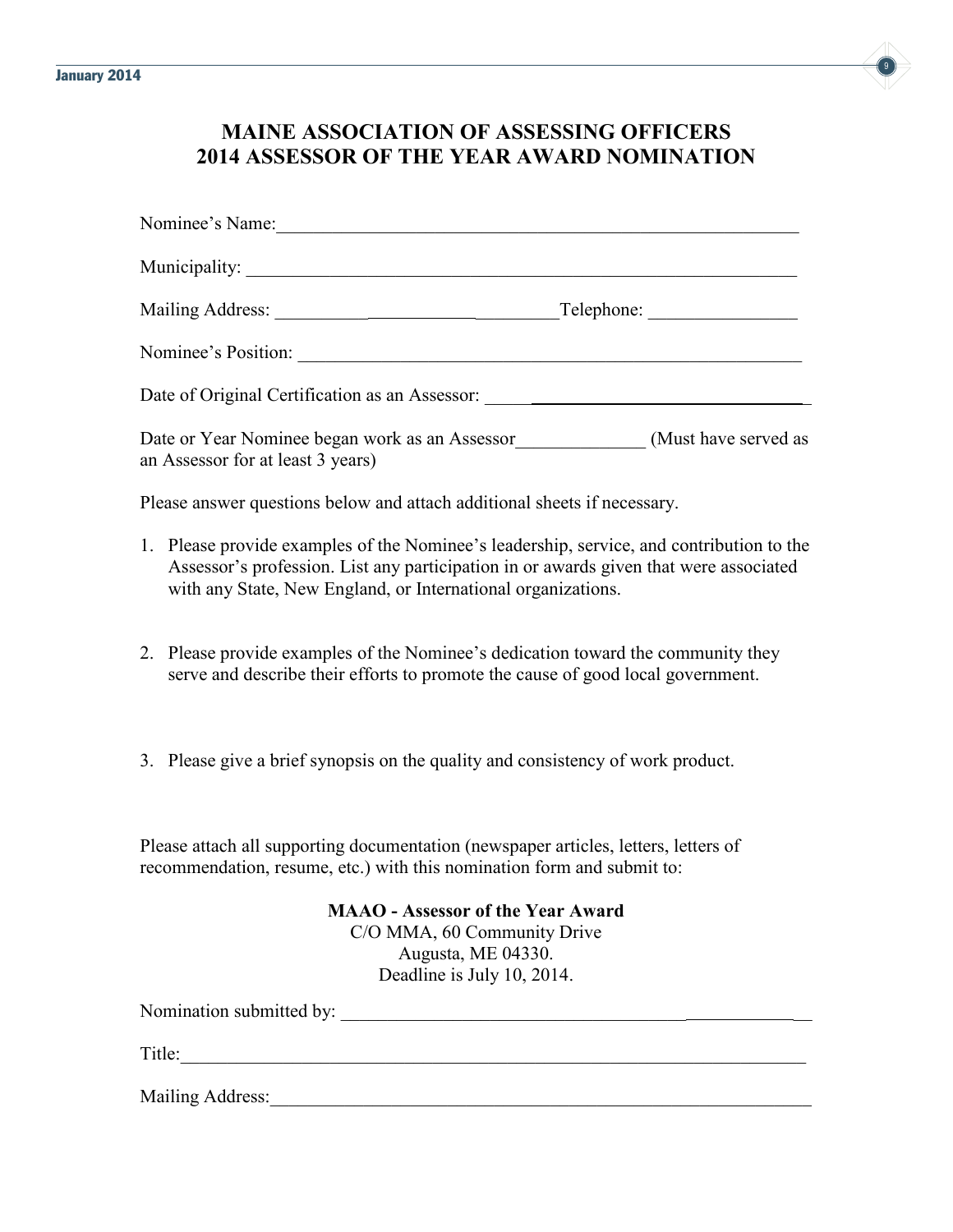

| <b>CMA</b> | 864 | Poulin, Amber        | Active | 05/14/13 | <b>Stockton Springs</b> |
|------------|-----|----------------------|--------|----------|-------------------------|
| <b>CMA</b> | 865 | Desjardins, Nicholas | Active | 05/14/13 | Biddeford               |
| <b>CMA</b> | 866 | Bell, John           | Active | 08/09/13 | Waterford               |
| <b>CMA</b> | 867 | Neves, Karen         | Active | 09/03/13 | Albion                  |
| CMA        | 868 | Norton, Kendi        | Active | 09/03/13 | Kennebunk               |
| <b>CMA</b> | 869 | Pike, Everett        | Active | 08/09/13 | Detroit                 |
| CMA        | 871 | Sutherland, Robert   | Active | 08/09/13 | Edison                  |
| <b>CMA</b> | 872 | Sloan, Brian         | Active | 08/09/13 | Auburn                  |
| <b>CMA</b> | 873 | Smith, Geoff         | Active | 11/13/13 | Boothbay Harbor         |
| <b>CAT</b> | 232 | Ricker Susan         | Active | 05/14/13 | Lewiston                |
| <b>CAT</b> | 232 | Targett, Leanna      | Active | 05/14/13 | Salem Twp               |
| <b>CAT</b> | 233 | Watson Jr., Bernard  | Active | 08/09/13 | Cambridge               |

## From Beth Newcombe, Assessor in Arundel

10

'I went to the Fall Conference and ended up with my BFF (best furry friend) Bailey. You never know what you may find at the silent auction.'



This is Bailey at five months.<br>**This is Bailey at five months.** *The Warren Group is the leading provider of timely and reliable information for real estate and financial service professionals. Our commitment to deliver impartial news and accurate data has earned the trust of informed decision-makers since 1872.*



Thanks to all of you for your support & cooperation as we continue our "working partnership." Please visit

#### **www.thewarrengroup.com**

to learn about The Warren Group and our Real Estate Records Service – a searchable database of every \$1,000+ real estate transaction that has taken place in Southern New England since 1987.

 **Ellen Docherty • Elizabeth Santos phone 800-356-8805 • fax 617-428-5120 Linda MacDonald 617-896-5319 phone 800-356-8805 • fax 617-428-5120 Phone 800-356-8805 • Fax 617-428-5120Ellen Docherty 617-896-5361 Ellen Docherty 617-896-5361**

280 Summer Street • Boston, MA 02210-1131

BANKER & TRADESMAN www.thewarrengroup.com THE COMMERCIAL RECORD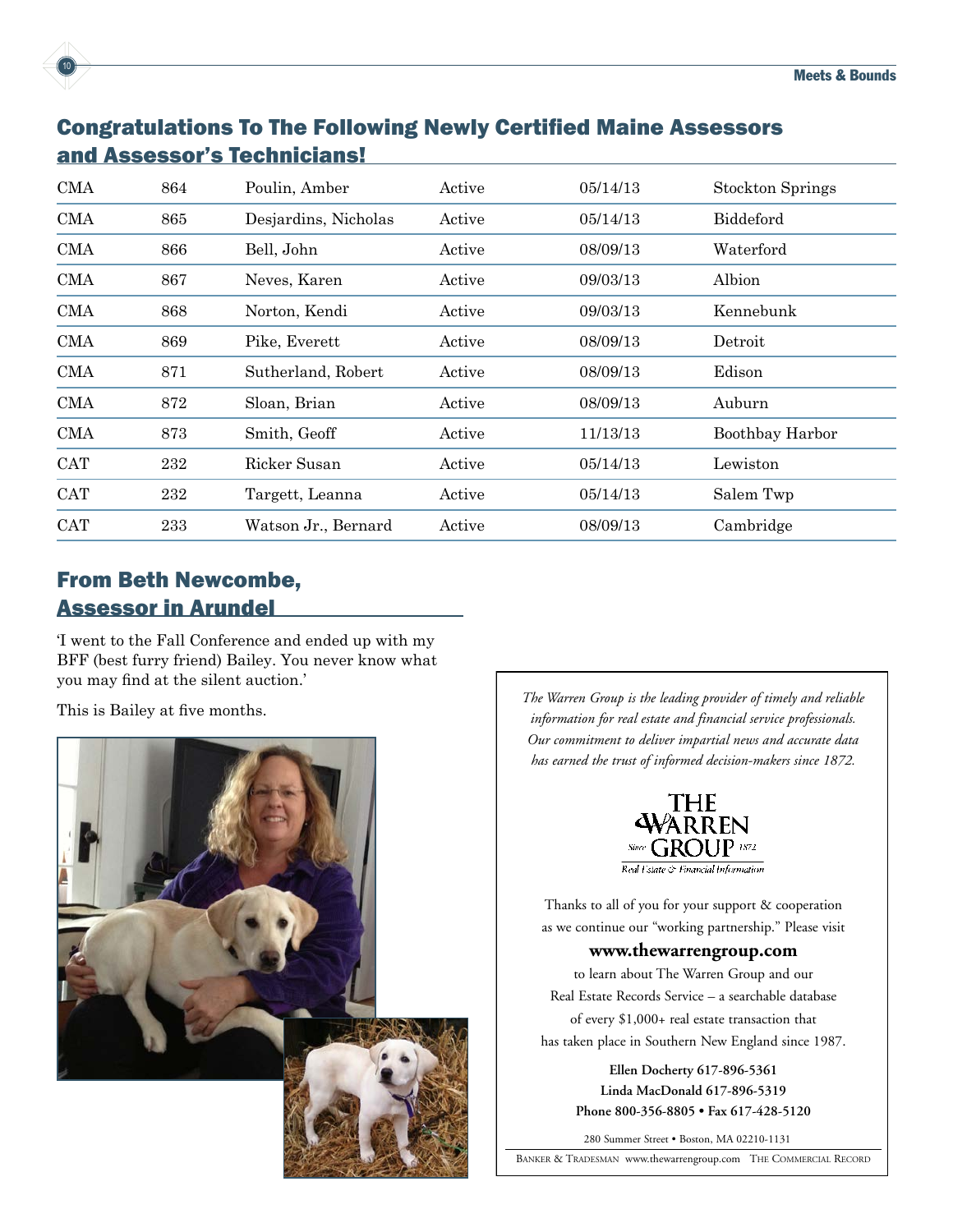

## Arguing with an Assessor is like wrestling with a pig in the mud. After a while you realize that the pig enjoys it!





**MAINE VALUATION Mark L. Plourde, MAI**

P.O. Box 220 Gorham, ME 04038

**COMPANY**

Phone: 207-893-8345 Fax: 207-893-8345 E-mail: mplourde@mainevaluation.com URL: www.mainevaluation.com



*Harris Local Government*

#### **Serving over 400 Maine Communities!**

E-mail: mplourde@mainevaluation.com *56 Banair Road, Bangor, Maine* URL: www.mainevaluation.com *www.triosoftwarecorp.com Phone – 888.942.6222 Email – trio@harrislocalgov.com*